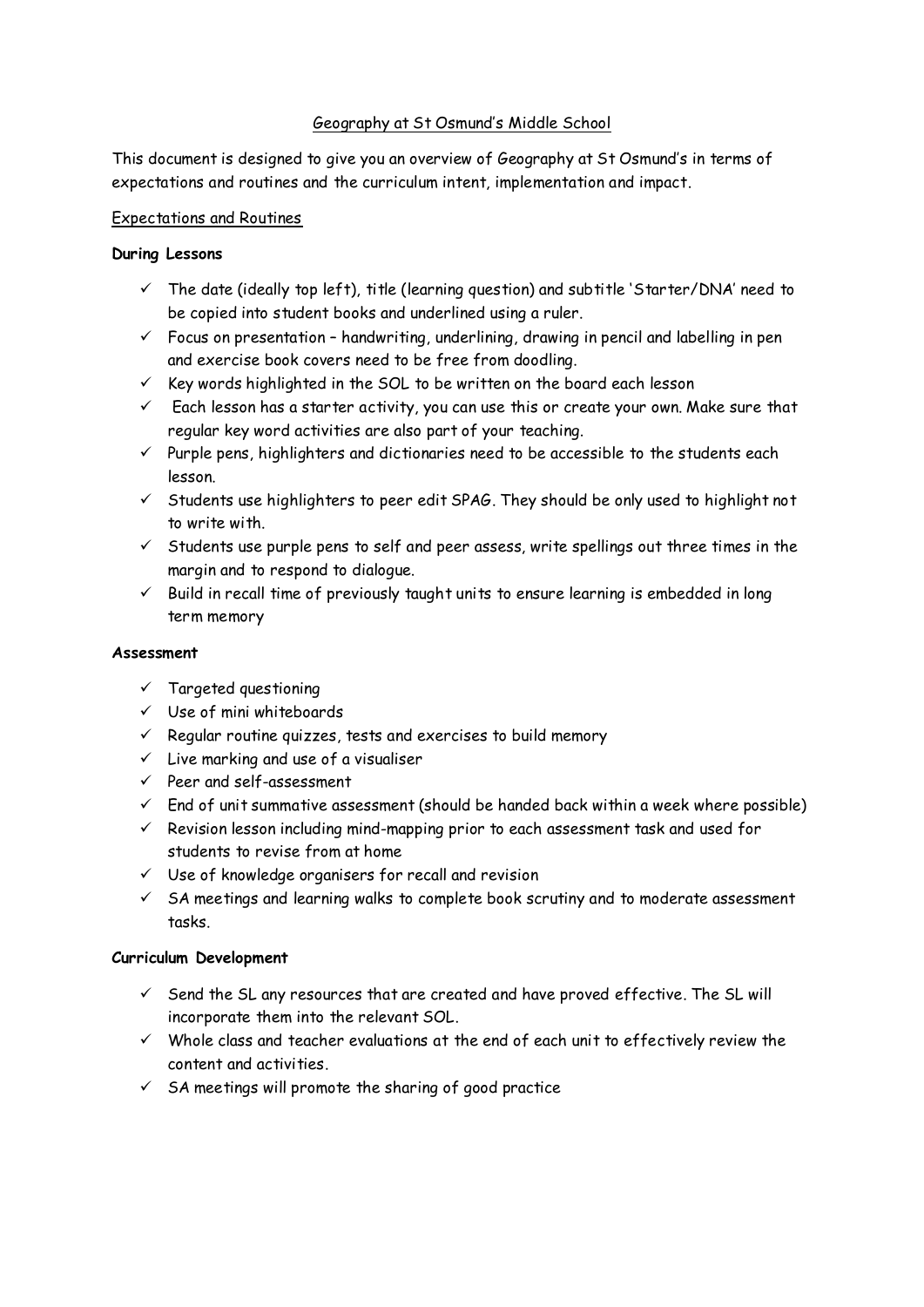# Curriculum Intent

### **Subject design**

The Geography in KS2 is designed to inspire a curiosity and fascination about the world and its people. It is important to nurture their inquisitive thinking and questioning skills to help them interpret what they see.

Then KS3 Geography bridges the social sciences (human geography) with the natural sciences (physical geography). Geography is recognising the great differences in cultures, political systems, economies, landscapes and environments across the world, and the links between them.

The curriculum is scaffolded and knowledge rich to enable students to make progress through the concepts of location, place and human and physical Geography. Lessons should be active, engaging, motivating and students would have a sense of wonder about the world.

#### **Reflecting our school values**

Geography in St Osmund's should inspire our pupils with a curiosity and fascination about the word and its people that will remain with them for the rest of their lives. We aim to empower students with knowledge about diverse places, people and environments, together with a deep understanding and love for our planet. Issues such as climate change help students understand the impact that people have on the sustainability of the earth and to see that there is hope for the future if we are all global citizens and stewards of the earth.

### **Progression through the curriculum**

The curriculum is rigorous in most areas. The KS2 curriculum has being revised to ensure greater depth as it moves from a literacy through Humanities approach to a discreet subject. The KS3 units include challenge of GCSE standard.

The curriculum includes regular opportunities to assess student progress. It is designed to build skills and knowledge and to recall previous knowledge to maintain progress of all aspects of Geography.

Success is a class who question the world, locally and globally, they have gained and developed skills and are becoming confident Geographers. Their books should demonstrate this progress. Moderation in DASP and subject meetings considering prior attainment should demonstrate that students at St Osmund's are in line or exceeding expectations of progress.

Knowledge Organisers are a valuable tool for regular home and class learning that is based on recall. Home learning menus have also been introduced half termly which allow students to choose tasks that can be creative or more formal but are all research based. A show and tell lesson at the end of a half term has allowed the classes to learn from their peers.

The aim of the Geography curriculum is for student progress to demonstrate their growing knowledge about the world and their deepening understanding of the interaction between physical and human processes and the formation and use of landscapes and environments. The emphasis is on knowing and remembering more which will give students a holistic approach to each stage of their learning in Geography.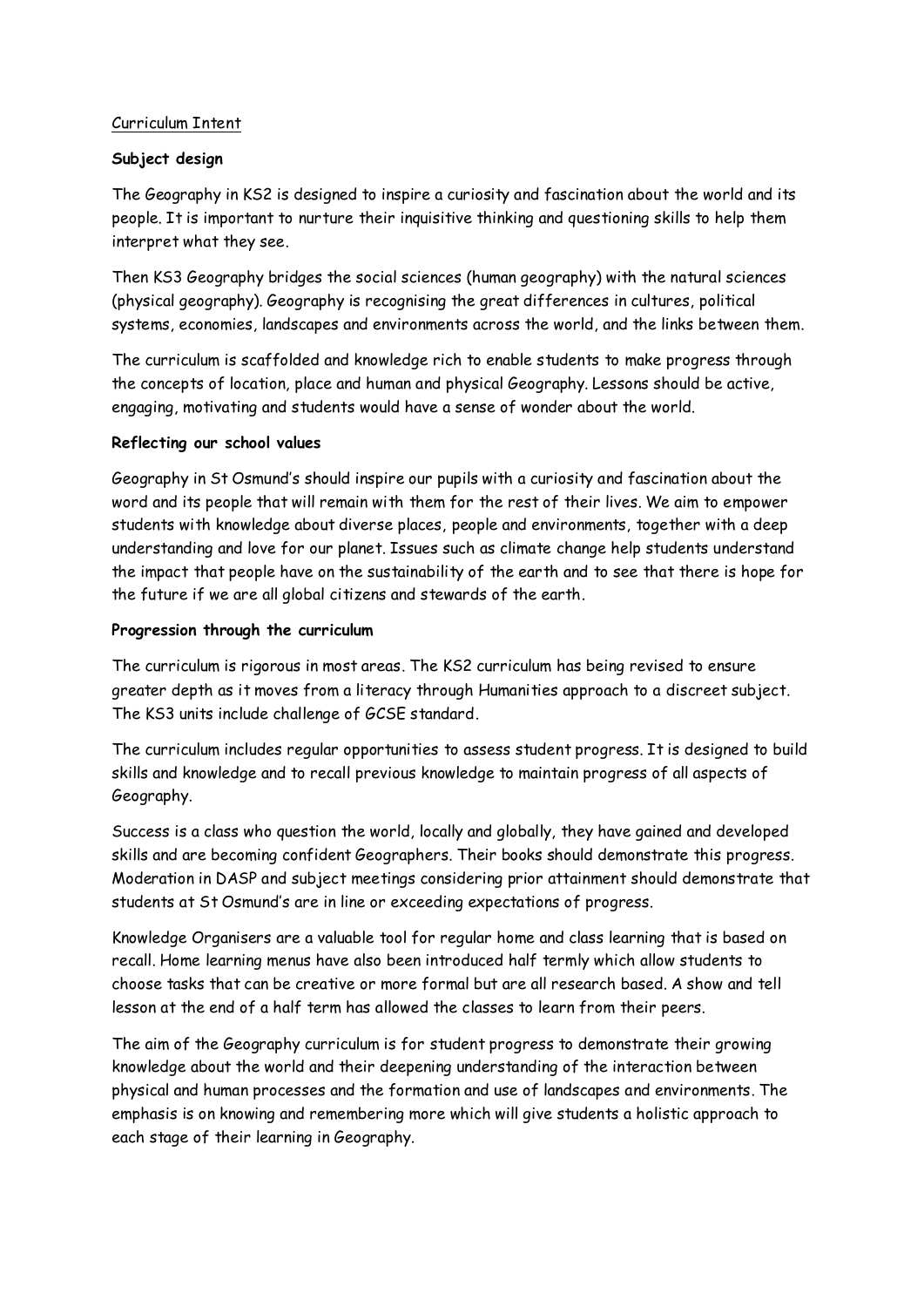# Curriculum Implementation

# **Equality of opportunity**

The curriculum has been carefully designed and can be accessed by all learners. SEN students are supported with literacy where necessary to ensure that they meet the same curricular goals confidently and successfully. Knowledge organisers have proven to be a useful tool to help all students.

Our curriculum helps to offer equal access as it includes different cultures through the study of place and locational knowledge along with global environmental, social, political and economic issues. The curriculum challenges stereotypes and includes topical examples of global inequalities. In our teaching and learning we address discrimination against any of the nine protected characteristics which are integral to our delivery of the Geography curriculum.

Our 'spiralled' curriculum develops the Geographical skills and knowledge through the 4 years. The National Curriculum for key stage 2 and 3 has been used to carefully and precisely map our Geography programme of study. It has also been developed considering the Geography taught at our main catchment schools and the year 9 curriculum and GCSE syllabus taught at Thomas Hardye School.

An example to contextualise this is that of locational knowledge:

The Geography programme of study begins in year 5 with a unit entitled 'A Sense of Place'. This unit develops students' locational knowledge as they build a map of the world including continents, oceans, major physical features, lines of latitude and longitude along with places familiar to individual students. Later in year 5 they locate a world biome and climatic zone leading to an investigation into the exploitation of the Amazon rainforest, they are already starting to make connections between human, physical and environmental Geography. Part way through year 6 students put the Geographical skills and locational knowledge they have learnt and apply it to another location, Greece, where they investigate the environmental and social impact of tourism. In the first year 7 unit the students investigate why Africa has both deserts and rainforests, to do this they create a labelled world map and produce an overlay of the world's biomes which they are already familiar with from the Amazon rainforest unit. They add to this further by including global circulation systems which deepen their understanding of climate zones. This is built on later in year 7 which looks at development and resources in inhospitable climates and environments such as the Middle East. In year 8 students study and compare the development of China and India which enables the students to make connections between the physical and environmental Geography and the social, economic and political Geography of each country and to also make comparisons.

# Curriculum Impact

# **Ensuring student progression**

Threshold concepts are integral to Geography teaching and learning. These range from the understanding of scale for map work, perspective for issues of development and sustainability for the future of young people today.